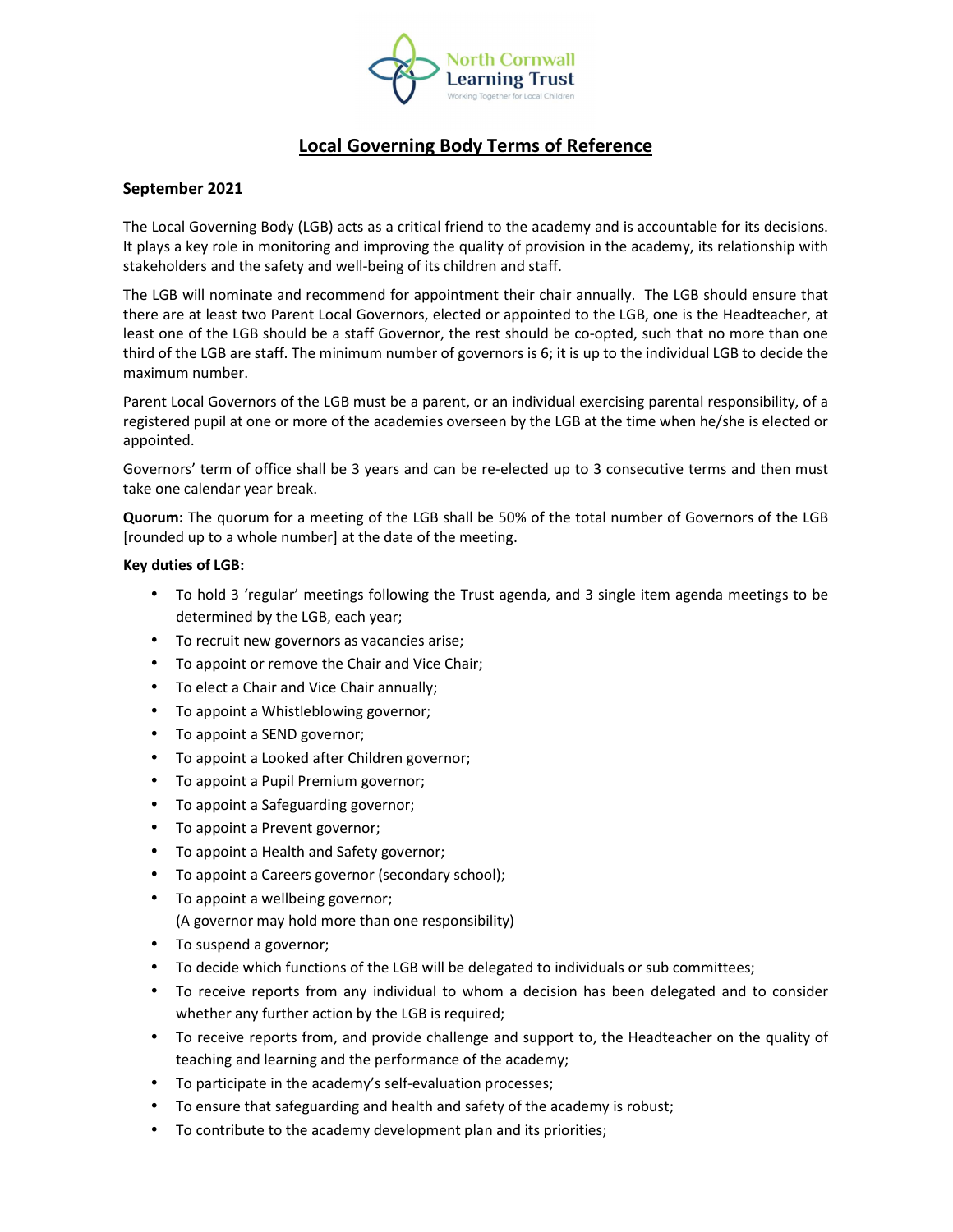- To make arrangements for staff disciplinary/conduct hearings;
- To contribute to the performance review of the Headteacher annually;
- To participate in the academy appointments panels and ensure the academy recruits the best possible staff in line with Safer Recruitment procedures;
- To devise, monitor and review the policies of the academy and make recommendations to Trustees on Trust wide policies;
- To assist the Headteacher in promoting good relations with parents and the community;
- To monitor the academy's website for compliance and raise any issues with the Headteacher;
- To form the pupil disciplinary panel in relation to serious breaches of school discipline;
- To approve the curriculum plan, being mindful of statutory requirements;
- To ensure the requirements of children with special education needs and disabilities are met;
- to follow the protocol as laid down in the Virtual Meeting Protocol Policy when using alternative arrangements to participate and vote in meetings.

[For fuller details see the Scheme of Delegated Authority]

### **Record of meetings**

The minutes of the proceedings of a meeting of the LGB shall be drawn up and signed [subject to the approval of the Governors] at the same or next subsequent meeting by the Chair of the meeting.

The minutes shall include a record of all appointments of Governors and all proceedings at meetings of the LGB and of subcommittees of the LGB, including the names of all persons present at each such meeting. The minutes shall be recorded on the pro-forma developed by the Trust Board and agreed by the Chairs of the LGBs

The minutes should also include details of decisions taken, actions agreed, person responsible for taking action and timescales for completion. The agreed actions from a previous meeting should be included in the agenda for the next meeting.

The Chair shall ensure that copies of the draft minutes of all meetings, including any confidential item[s], of the LGB [and any subcommittees] shall be provided to the NCLT Clerk as soon as reasonably practicable and in any event within fourteen days of the meeting having been approved by the Chair of that meeting, and the Chair shall thereafter ensure that the NCLT Clerk is provided with updated copies of such minutes if later revisions are made.

The LGB shall ensure that a copy of:

- the agenda for every meeting of the LGB
- the draft minutes of every such meeting, if they have been approved by the person acting as Chair that meeting
- the signed minutes of every such meeting and
- any report, document or other paper considered at any such meeting

are, as soon as is reasonably practicable, made available at the academy to persons wishing to inspect them. There may be excluded from any item required to be made available any material relating to a named teacher or other person employed, or proposed to be employed, at the Academy, a named pupil at, or candidate for admission to, the academy and any matter which, by reason of its nature, the LGB is satisfied should remain confidential.

### **Local Governing Bodies:**